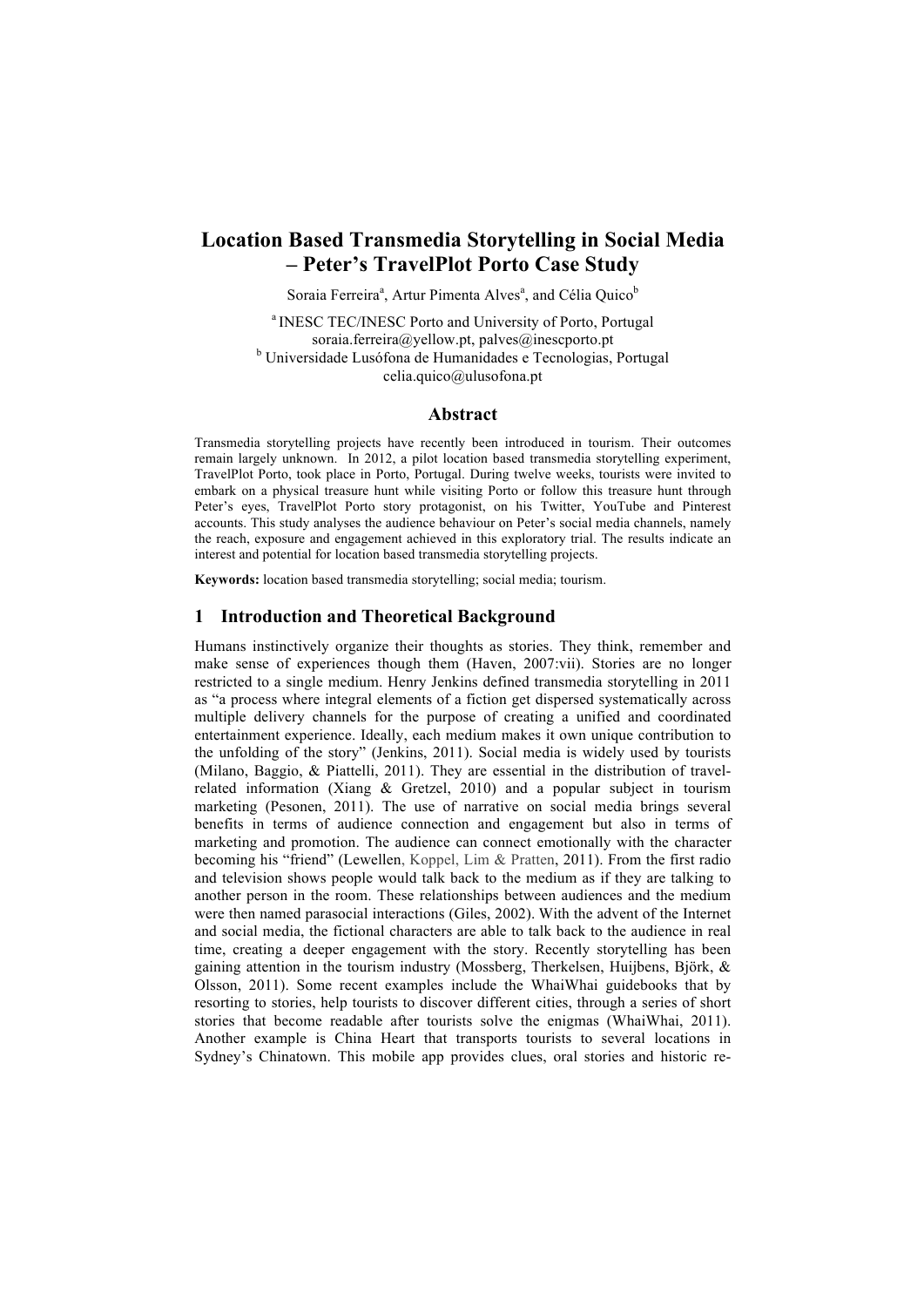enactments (China Heart, 2011). Tripventure.net, a platform for location-based games contains a tour guide with extra information. The players experience the city through a virtual story. They can choose to use a smartphone or a table PC (Tripventure, 2013). Even though storytelling has been widely used in tourism, social media storytelling applied to tourism is still in its infancy. This study aims to analyse the interaction of TravelPlot Porto story protagonist, Peter Smith, with the audience, on his Twitter, Pinterest and YouTube accounts. The results of this case study can contribute to a better understanding of the reach, impressions and engagement, location based storytelling projects might achieve in tourism.

## **2 TravelPlot Porto**

TravelPlot Porto is a location based transmedia storytelling project that was launched between June  $17<sup>th</sup>$  and September  $9<sup>th</sup> 2012$ . During this period, tourists visiting Porto had the opportunity to discover the city of Porto through a treasure hunt. TravelPlot Porto story was scattered across different platforms such as a mobile application (iPhone and Android), a website, social networks (Facebook, Twitter, Pinterest and YouTube), a print map and live events (Gastronomy, Wine Tasting, Douro River Cruise and Souvenirs) (Ferreira, Alves and Quico, 2012). In TravelPlot Porto story, Peter, an English tourist, was on a mission to find Porto's hidden treasure before the antagonist of the story, Filipe did. Throughout three different social media channels, Peter shared his daily progress with the audience. On Twitter he tweeted his immediate thoughts, on Pinterest he pined extra pictures and historical information and on YouTube he published a video log with his weekly adventures.

## **3 Methodology**

The data collection took place between June  $17<sup>th</sup>$  and September  $10<sup>th</sup>$  2012, which corresponded to the launch of Peter's social media and the day after the end of TravelPlot Porto. These data was gathered by analysing the pages of these three social media channels and by resorting to different online measuring tools that were available during this pilot experience like as TweetReach, PinReach and YouTube analytics. On September  $10^{th}$  2012, there were 266 followers on Peter's Twitter account; 510 followers to Peter's Pinterest account; 912 views and five subscribers to Peter's YouTube Channel. Despite the PinReach data collection being done on September  $10<sup>th</sup>$ , it didn't reflect the 510 followers given by the direct page analysis but only 508 followers.

From direct analysis, we were able to determine the genre and country of Peter's Pinterest account followers. There was no genre data available for 16 followers and no country data available for 54 followers. More than half of Peter's Pinterest followers were female (258), 197 followers were male, 36 followers were companies and the remaining 3 followers were a couple (male and female). There were representatives from fifty-five different countries & subdivisions following Peter. The countries with the biggest representation were the United States with 90 followers representing 18% of Peter's Pinterest followers, Portugal with 44 followers (9%), United Kingdom with 33 followers (7%), Spain with 32 followers (6%), Brazil with 30 followers (6%) and Canada with 29 followers (6%).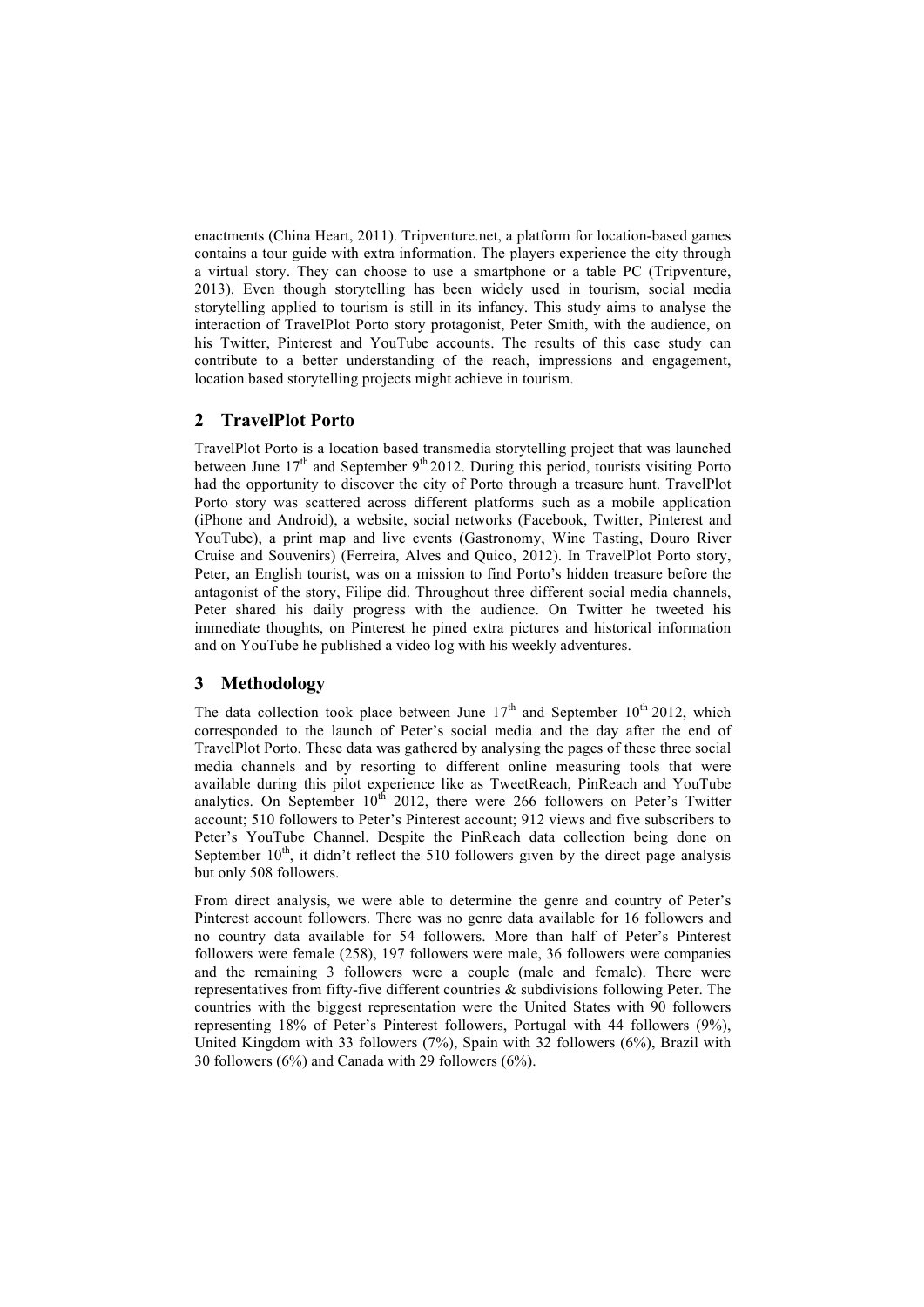The YouTube analytics only provided information regarding the country of origin view. There were views from twenty-three countries. Portugal was the country with most views, 60,5% of the total views (552), followed by the United Kingdom with 29% of the views (265). The United States (20) and Brazil (16) had each 2%.

One of the researchers had an active interaction with the social networks. This interaction was kept to the minimum but two main factors contributed to this decision and therefore compromise: the need to check the material that was being uploaded and the need to promote TravelPlot Porto since there was no initial audience and no budget available for the distribution of this project. This pilot experience was tested in a real world environment.

### **4 Results**

Peter's Twitter account was launched on June  $17<sup>th</sup>$  2012, with the link to his first weekly video log. On July  $30<sup>th</sup>$  2012, there were 201 users following Peter's adventure, six weeks later there were 266 followers. Despite this slow growth, the engagement with Peter grew on the last few weeks of TravelPlot Porto. The turning point was Peter's trip to Douro, which started on August  $24<sup>th</sup>$ . For example one followers tweeted "*It's stunning, u gonna love it … enjoy!!!" and "Wow beautiful!!!*  … thks 4 sharing, wish *I* could be there too, *I'll be waiting for more pictures* ☺". There were tweets indicating the desire to join the story such as "*I'm from Porto, know & love some of these places, but never bothered to visit certain places, after your pic's I'll change that* ;)" while another follower tweeted "*your tweets are making me wanna go treasure hunting in Porto*".

TweetReach describes reach as "the number of unique twitter accounts that received tweets about your query" (TweetReach, 2013) or by other words, the total number of unique Twitter users that received tweets about the search term. The biggest reach of Peter's Twitter account occurred on July  $19<sup>th</sup>$ , when 3706 unique twitter users received tweets about his journey. After July  $19<sup>th</sup>$ , with the exception of September 5<sup>th</sup>, the reach of Peter's twitter account remained constant between 2719 and 3706 unique users reached. TweetReach defines exposure as "the total number of impressions generated by tweets in your report" (Tweetreach, 2013). The highest exposure of Peter's twitter account occurred on August  $21<sup>st</sup>$ , with 17621 total impressions. This matches Peter's investigation into Port Wine and his trip to Douro. The second highest exposure took place at the end of the project with 10951 impressions. The ratio between reach and exposure represents "the depth of penetration of tweets about a topic" (TweetReach Blog, 2011). The overall average ratio throughout Peter's treasure hunt was average (0.27) which indicates a normal distribution of tweets, retweets and amplification.

Peter used Pinterest to share his pictures. The vast majority of the boards corresponded to one location of the story. On September  $10<sup>th</sup>$ , according to PinReach, there were 41 boards with a total of 268 pins, 72 repins, 101 liked pins and 2 comments. The most far reaching board was Saint Bento Train Station, composed by 7 pins and followed by 496 followers. The next two far reaching boards were two Porto monuments - Tripeiros monument (had 7 pins and 493 followers) and Bandeirinha da Saúde (11 pins and 492 followers). The most popular name of the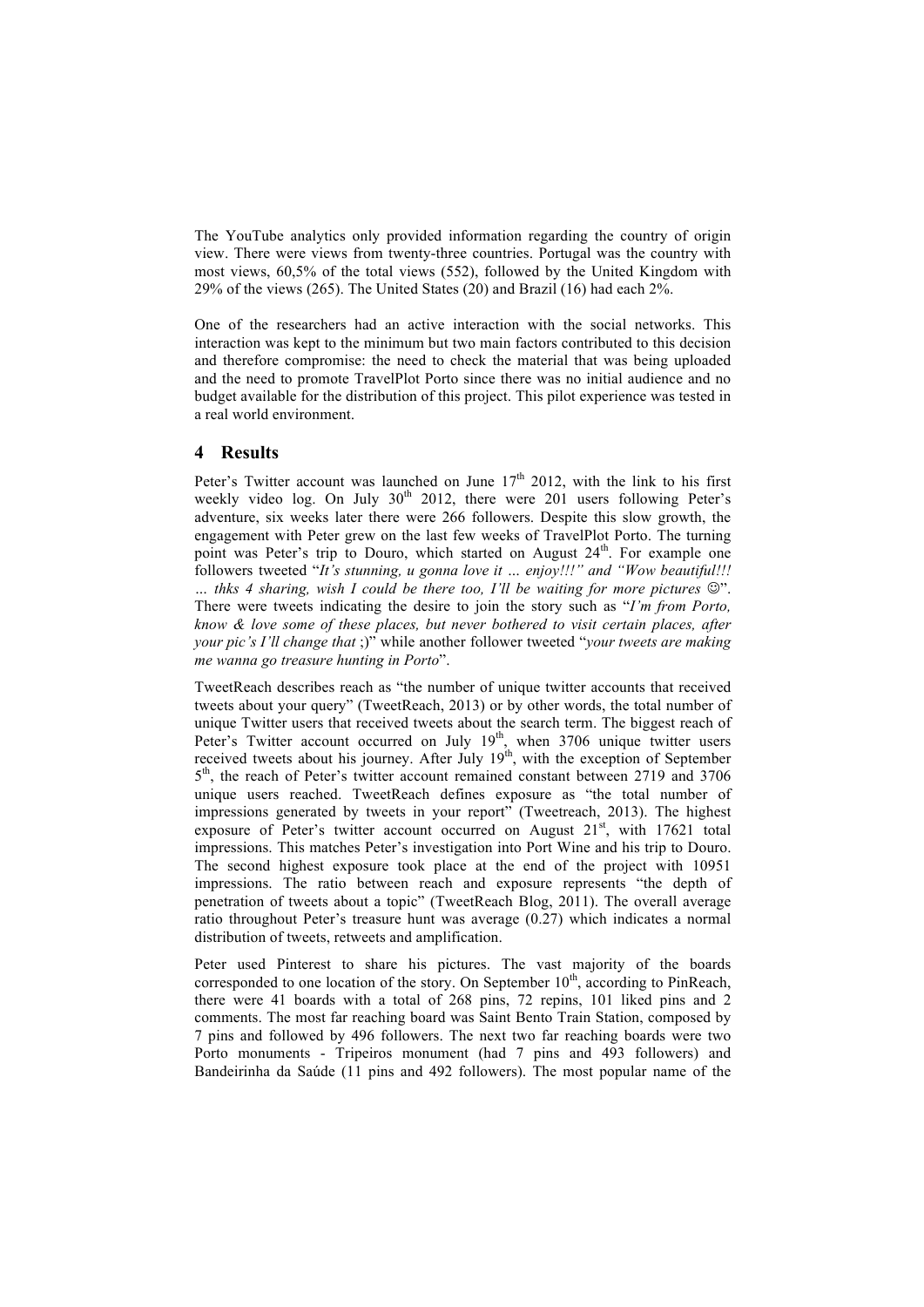followers' boards had one or a combination of these three words: Travel & Places & Spaces. A total of 16 repins were done onto this board. The second most popular name of the followers' boards was Portugal with 8 repins, followed by Sciencenature-animals with 4 repins. There were also 5 boards with a repin each related to gastronomy (Portuguese Food; Livro de Receitas, Delicious, Food Styling and Food and Drink).

Ten of the uploaded videos onto Peter's YouTube channel had 70% of total views (635 views in 912 views). The video with the most views was the first episode of Peter's journey with a total of 275 views. All the four videos on Saint John's Festival were on the top ten videos uploaded to this YouTube Channel, totalling 218 views. In the top ten videos were also the second, third and forth episodes. There were nine likes (five from the United Kingdom and one from Germany, Portugal, United States and Italy), two comments and one share. The day with the most views was the day of the launch of Peter's Channel with 108 views. The following day had 55 views. The next video was uploaded on June 24<sup>th</sup> upload and had 98 views, the following day had 59 views and the next one 54 views.

### **5 Conclusions**

TravelPlot Porto story was scattered along several platforms namely social media that aimed to be a direct mean of communication between the project and the audience. Three of the social media channels were used by Peter, the story protagonist. These outlets intended to engage audiences by bringing the fictional world into the real world through social interaction and to provide extra content to the fans with greater character and scenario details.

During the twelve weeks of the duration of the project, Peter's Twitter was followed by 266 users and saw the engagement grow on the last few weeks of the project with several users interacting with Peter on his adventure. The overall average of the reach/exposure ratio of Peter's twitter account was average. Some parasocial relationships took place, which created a deeper engagement with the story and invited followers to engage with TravelPlot Porto's different platforms. Peter's followers expressed on their tweets, the desire to join the treasure hunt and visited the featured places in the story. Peter's Pinterest account was the social media channel with the most followers, 510 followers from fifty-five different country & subdivisions. Within a total of 268 pins, there were 72 repins and 101 liked pins. The two most popular names for the repin followers board was one or a combination of these three words - Travel & Places & Spaces – and Portugal. The names of these boards indicate that Peter's pictures served as a promotional element to the city of Porto and Portugal. As for Peter's YouTube Channel, there were 912 views from twenty-three countries. The first episodes of the story were the most watched; this can translate a low engagement level in this platform despite the time-release factor also playing an important role in the view number of the more recent videos.

Amongst the limitations that prevented TravelPlot Porto's growth was the inexistence of a promotion and advertising budget, not having a dedicated community manager or a community already in place since it was a new brand, the lack of budget for content creation, and the limited time of the experience. Despite these main limitations, the